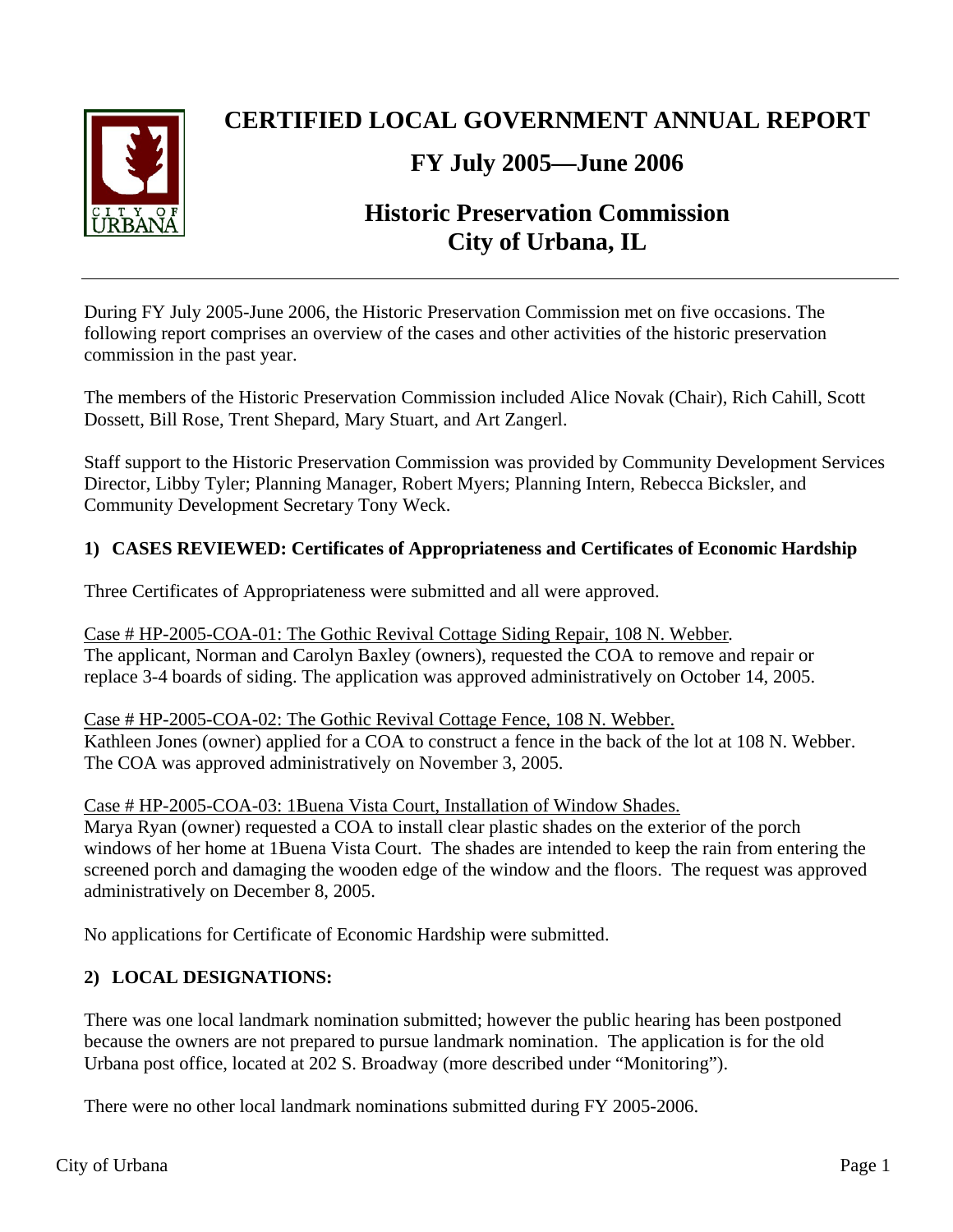# **3) SURVEY:**

Approximately 100 properties were surveyed by students at the University of Illinois, as a part of Alice Novak's Historic Preservation class. The surveys are available to the City of Urbana for future use.

## **4) NATIONAL REGISTER NOMINATIONS:**

#### Urbana Lincoln Hotel-Lincoln Square Mall (June 2006)

The application came before the Historic Preservation Board at a special meeting on May 31, 2006. The Historic Preservation Commission commented that national significance was not well documented in the nomination, but believed the application clearly conveyed state and local significance. Their comments were submitted to the Illinois Historic Sites Advisory Council for review with the application. IHSAC has forwarded the nomination to the National Park Service with a recommendation to list the Urbana Lincoln Hotel/Lincoln Square Mall on the National Register of Historic Places as a nationally significant structure.



## **5) MONITORING:**

#### Revised Master Plan for the Urbana Free Library

The Historic Preservation Commission reviewed the library's plan for expansion and provided the library board with recommendations. The wording of the plan was altered in a way that removed a lot of the discussion about the demolition of buildings and lessened the impact on what the future of those buildings would be.

## 202 S. Broadway – IMC/Old Urbana Post Office

The Independent Media Center (IMC) purchased the old Urbana Post Office located in Urbana's downtown. The owners expressed



interest in nominating the building as a local landmark. City staff prepared the nomination; however, the nomination is currently postponed because the owners are not



ready to pursue landmark nomination.

A representative of the IMC, Mike Lehman, attended an HPC meeting in December 2005 to share their concerns about the

nomination. They were and still are unsure about nominating the building as a local landmark, because there are some physical changes they would like to make to the building without going through the process required for local landmarks. The Historic Preservation Commission and city staff encouraged them to retain the historic characteristics of the building and provided resources that would explain the financial and other benefits of preservation.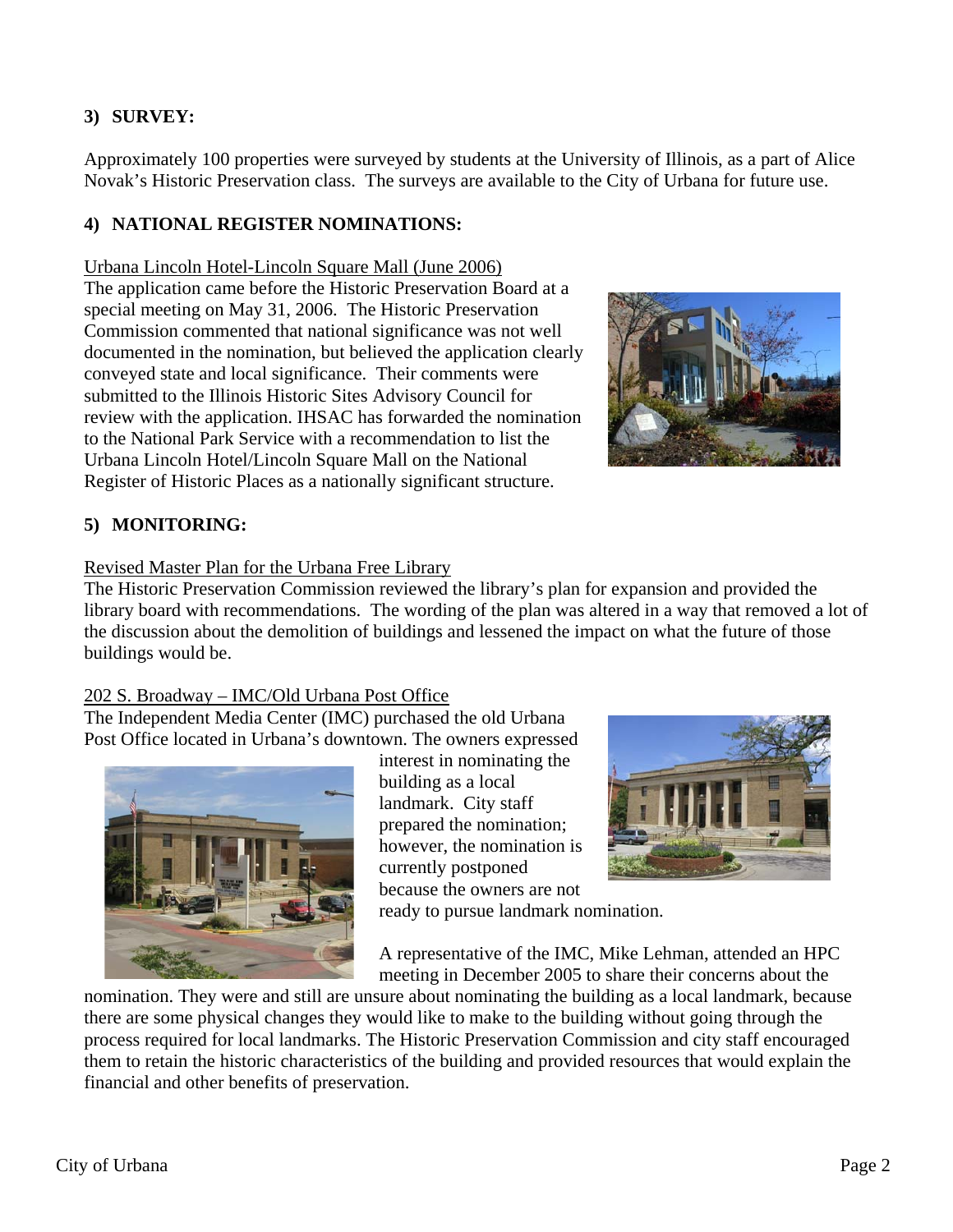## Historic East Urbana Brick Sidewalks



Chris Stohr, President of the Historic East Urbana Neighborhood Association (HEUNA), spoke to the Commission in February 2006 regarding the

potential removal of some brick sidewalks in the neighborhood. Mr. Stohr

stated that in light of the fact that the neighborhood's brick sidewalks had been recognized for their historic significance, they should be preserved. He urged the Historic Preservation

Commission to coordinate with the Urbana Public Works department to see that they are properly maintained and that they are not demolished in favor of concrete sidewalks.



#### Mumford House

The Mumford House is located on the south quad of the University of Illinois. It is currently listed as one of Illinois' most endangered buildings by the Landmarks Preservation Council of Illinois. The



www.landmarks.org/ten\_most\_2006\_4.htm

University is considering moving the building to the research farms, which are south of the main campus. The house was originally built as a model farmhouse for the university research farms, and since then the farms have been moved further south and other campus buildings have been constructed around the house. The Historic Preservation Commission discussed the pros and cons of moving the structure. While it is in its original location now, moving the house to the south farms would place it back in its original historic context.

# **6) ACTIVITIES:**

#### Illinois Historic Sites Advisory Council Quarterly Meeting

The meeting was held in Urbana on September 9, 2005. Alice Novak presented on a national register nomination for 'The Georgian', a historic apartment building in Champaign, Illinois.

#### Updated Historic Urbana Brochures

Staff updated and printed more brochures of local landmarks and question/answer booklets that are distributed to residents interested in historic preservation.

#### "Kids' Building Fair" at the Orpheum Children's Science Museum, May 2005

The Commissioners helped at the Fair which was sponsored by the Orpheum and the Preservation and Conservation Association (PACA). The Fair is an annual event which allows children to participate in interactive booths that demonstrate masonry and other building crafts.